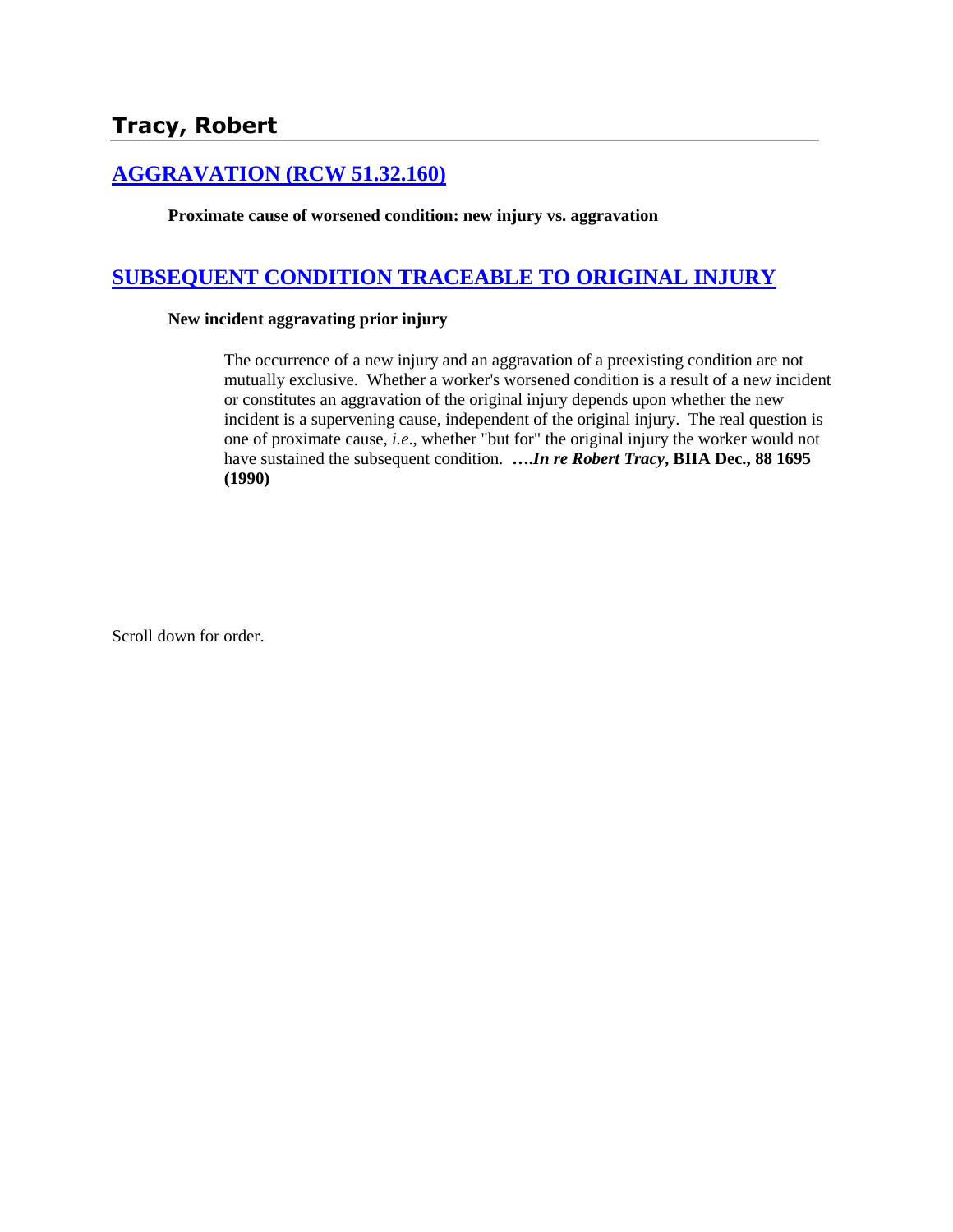### **BEFORE THE BOARD OF INDUSTRIAL INSURANCE APPEALS STATE OF WASHINGTON**

**)**

**IN RE: ROBERT D. TRACY ) DOCKET NO. 88 1695**

**CLAIM NO. J-492420 ) DECISION AND ORDER**

APPEARANCES:

Claimant, Robert D. Tracy, by Michael A. Clarke

Employer, Cliff Duncan-Action Electric, by None

Department of Labor and Industries, by The Attorney General, per Venita M. Lang, Assistant, and Laurel Anderson and Gary McGuire, Paralegals

This is an appeal filed by the claimant on April 20, 1988 from an order of the Department of Labor and Industries dated February 23, 1988. That order adhered to provisions of a Department order dated September 3, 1986 which denied the application to reopen for aggravation of condition and held the claim closed pursuant to the Department order dated July 8, 1985 which closed the claim with no award for permanent partial disability. **AFFIRMED**.

## **DECISION**

Pursuant to RCW 51.52.104 and RCW 51.52.106, this matter is before the Board for review and decision on a timely Petition for Review filed by the claimant to a Proposed Decision and Order issued on July 7, 1989 in which the order of the Department dated February 23, 1988 was affirmed.

The Board has reviewed the evidentiary rulings in the record of proceedings and finds that no prejudicial error was committed and said rulings are hereby affirmed.

The claimant, Robert D. Tracy, suffered an industrial injury on October 14, 1984, while in the course of his employment with Action Electric. Mr. Tracy was hooking up a furnace when he leaned over and heard/felt a "snap" and "crunch" in his back. Because of the pain, Mr. Tracy could not straighten his neck or back and had to be driven home.

The next day Mr. Tracy consulted his chiropractor, Michael L. Clark, D.C. On examination, Dr. Clark found muscle spasm in the claimant's shoulder, low back and legs. He noted limitation in Mr. Tracy's range of motion and x-rays revealed disalignment of C7, T9 and L5. The claimant also had a positive foraminal compression test. Dr. Clark began treating the claimant with chiropractic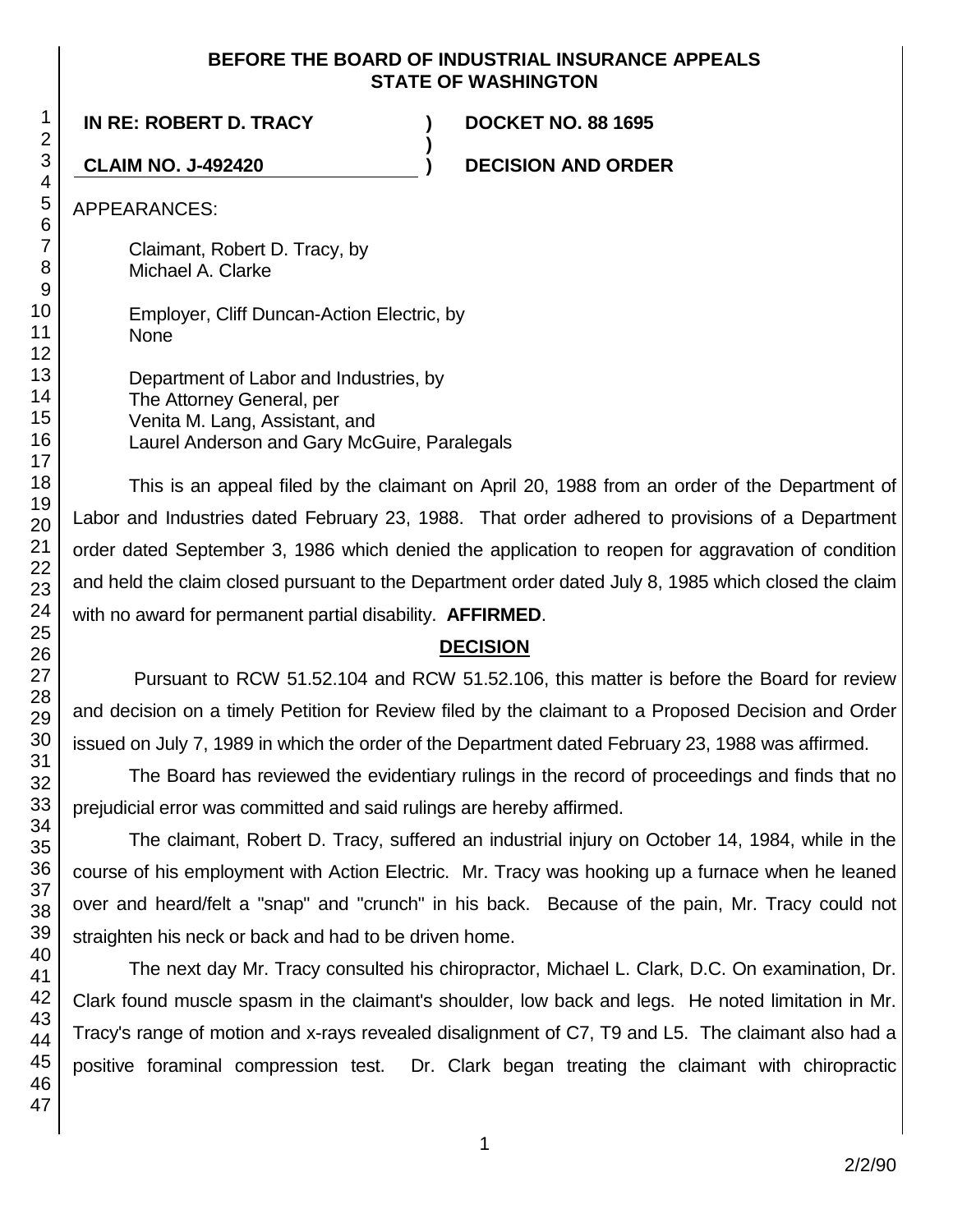manipulations of his neck, back and hip. Mr. Tracy was referred to a physical therapist who treated his right shoulder.

On January 26, 1985, Dr. Clark performed a final examination of Mr. Tracy. While he still had a positive foraminal compression test, Dr. Clark concluded that Mr. Tracy's condition was fixed, stable and much improved from when he originally saw him. On July 8, 1985, Mr. Tracy's claim was closed with no award for permanent partial disability. Nonetheless, Mr. Tracy testified he still had pain and other symptoms from the industrial injury. He attempted to return to work part time as an electrician, but was unable to handle the physical requirements of the job.

In February, 1986, Mr. Tracy was washing and waxing his van when he felt his neck, back and shoulder "cramp up". About a week later, on February 14, 1986, Mr. Tracy returned to Dr. Clark for treatment. At that time, Dr. Clark observed many of the same findings that had been present at the time of his initial examination. Once again, the claimant had a positive foraminal compression test, positive right shoulder depression test, positive straight leg raising test, spasm in his low back and cervical spine. The x-rays were unchanged. Dr. Clark said Mr. Tracy showed more objective findings than were present at his January 2, 1985 (sic, presumably he meant his January 26, 1985) examination.

Dr. Clark began treating the claimant with chiropractic manipulation. He continued to treat Mr. Tracy until June 3, 1987, when he concluded the claimant was fixed and stable once again and the aggravation of his condition had been successfully treated. On February 23, 1988, the Department ultimately denied the claimant's application to reopen for aggravation of condition.

On August 28, 1988, Mr. Tracy was examined by William E. Hummel, M.D., an orthopedic surgeon. Dr. Hummel noted the claimant had a limited range of motion and loss of grip on the right, as well as a decrease in his right forearm and brachial radius reflexes. Based on his clinical findings, Dr. Hummel diagnosed right shoulder and cervical spine strains and frozen shoulder. Dr. Hummel recommended treatment for these conditions, or, in the alternative, concluded the claimant had an impairment best described by Category 3 of WAC 296-20-240 for the neck condition and equal to 36% of the amputation value for the shoulder. It was his opinion these conditions were causally related to the industrial injury and were an aggravation of that injury caused by the van washing incident.

A different conclusion was reached by Stanley J. Bigos, M.D., an orthopedic surgeon, who examined Mr. Tracy on June 12, 1986, some four months after the van-washing incident. At that time, the claimant exhibited "diffuse giving away of 4/5 in the right upper extremity, which means in a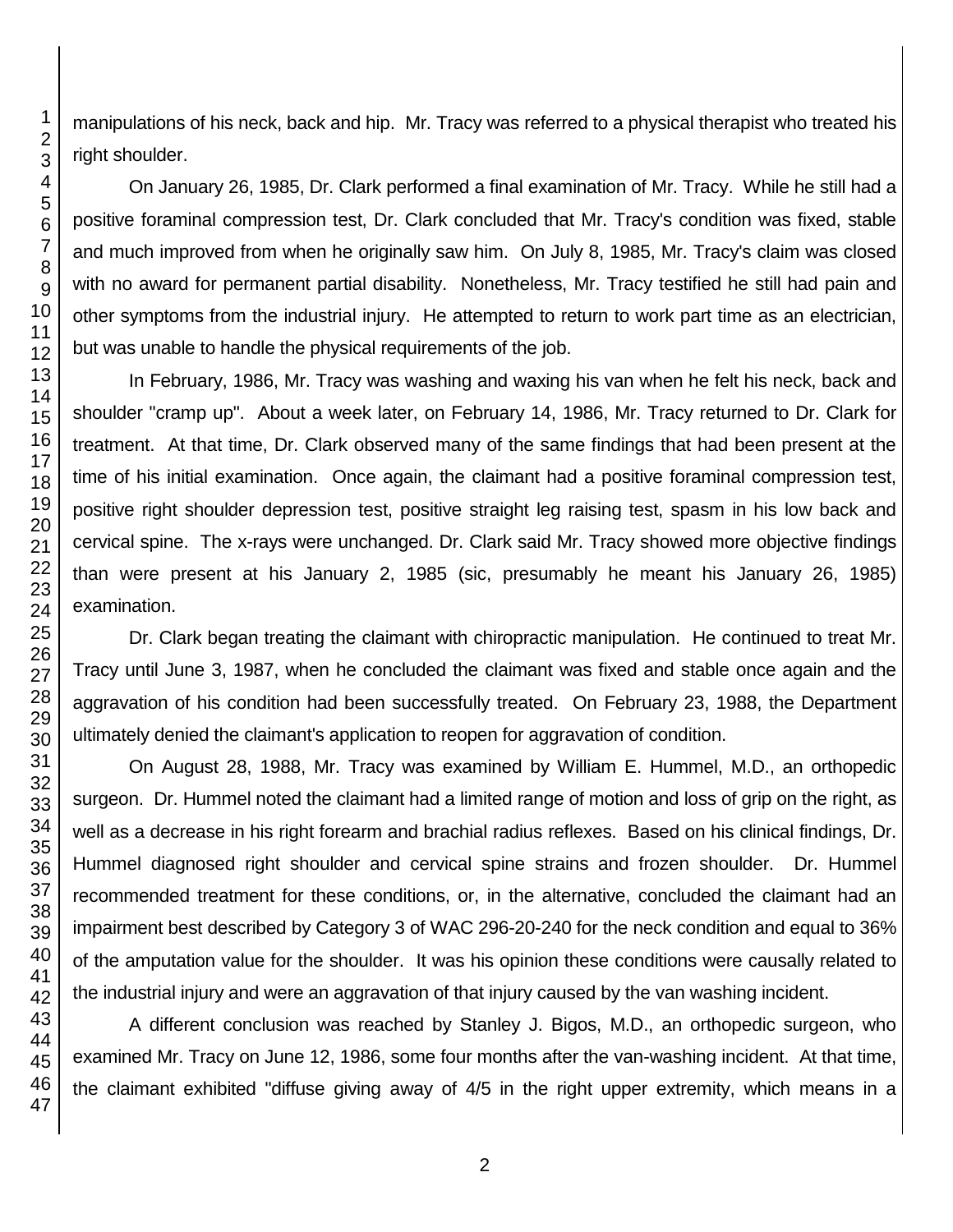non-anatomic pattern. . . ." Bigos Dep. at 11. Mr. Tracy also "met three of five Waddell criteria for tendencies toward displaying pain behavior." Bigos Dep. at 12-13. Further, Dr. Bigos found no shoulder atrophy from disuse nor did he diagnose frozen shoulder. It was his opinion that the claimant had not aggravated his industrial injury. Instead, Dr. Bigos found a sedentary man engaged in sudden physical activity with resulting physical discomfort. Dr. Bigos concluded such discomfort did not constitute a new injury or an aggravation of Mr. Tracy's prior injury.

John T. Chapman, M.D., a neurologist, examined the claimant on December 18, 1987, just two months before the second terminal date. He, too, found positive Waddell signs and stocking paresthesia. He found no objective abnormal findings, no frozen shoulder and non-anatomic sensory loss. He also concluded the claimant had no residual impairment, nor aggravation of his prior injury.

With respect to the events of February, 1986, the industrial appeals judge determined that:

The existence of both a specific incident and a sudden and immediate onset of pain in Mr. Tracy's case proves that a new injury occurred, not merely an aggravation of the old injury. McDougle [McDougle v. Dep't of Labor & Indus., 64 Wn.2d 640, 393 P.2d 631 (1964)] does not suggest that a specific incident, identifiable in time and place, which exacerbates conditions caused by a prior industrial injury should be considered as an aggravation of that earlier injury. This conclusion is in accord with Alfred Swindell, BIIA Dec., 53,792 and 54,864 (1980), and William R. Dowd, BIIA Dec., 61,310 (1983), both significant orders of the Board of Industrial Insurance Appeals.

PDO, at 8. The industrial appeals judge further stated that: "The facts of this case materially differ from those in McDougle, supra." PDO, at 8.

The Court in McDougle, quoted Mr. McDougle's description of the activity which he engaged in on November 12, 1958 as follows:

> I wouldn't say, it wasn't very long. It was a few minutes. I happened to be visiting and talking with him and him and the hired man was unloading some ground feed, and he was loading it out of the van truck onto one of those cars and he was taking them to the grainary and visiting there with him, I got a load and helped and the next day I had to go in for treatments.

McDougle, at 641. Mr. Tracy described what happened when he was washing and waxing his van in February, 1986 as follows:

> I'd just finished several jobs and weekend came up. I was fairly stiff and sore. I wanted to go out somewhere for the weekend and I was out waxing my van and just cramped up. I can't tell you what movements hurt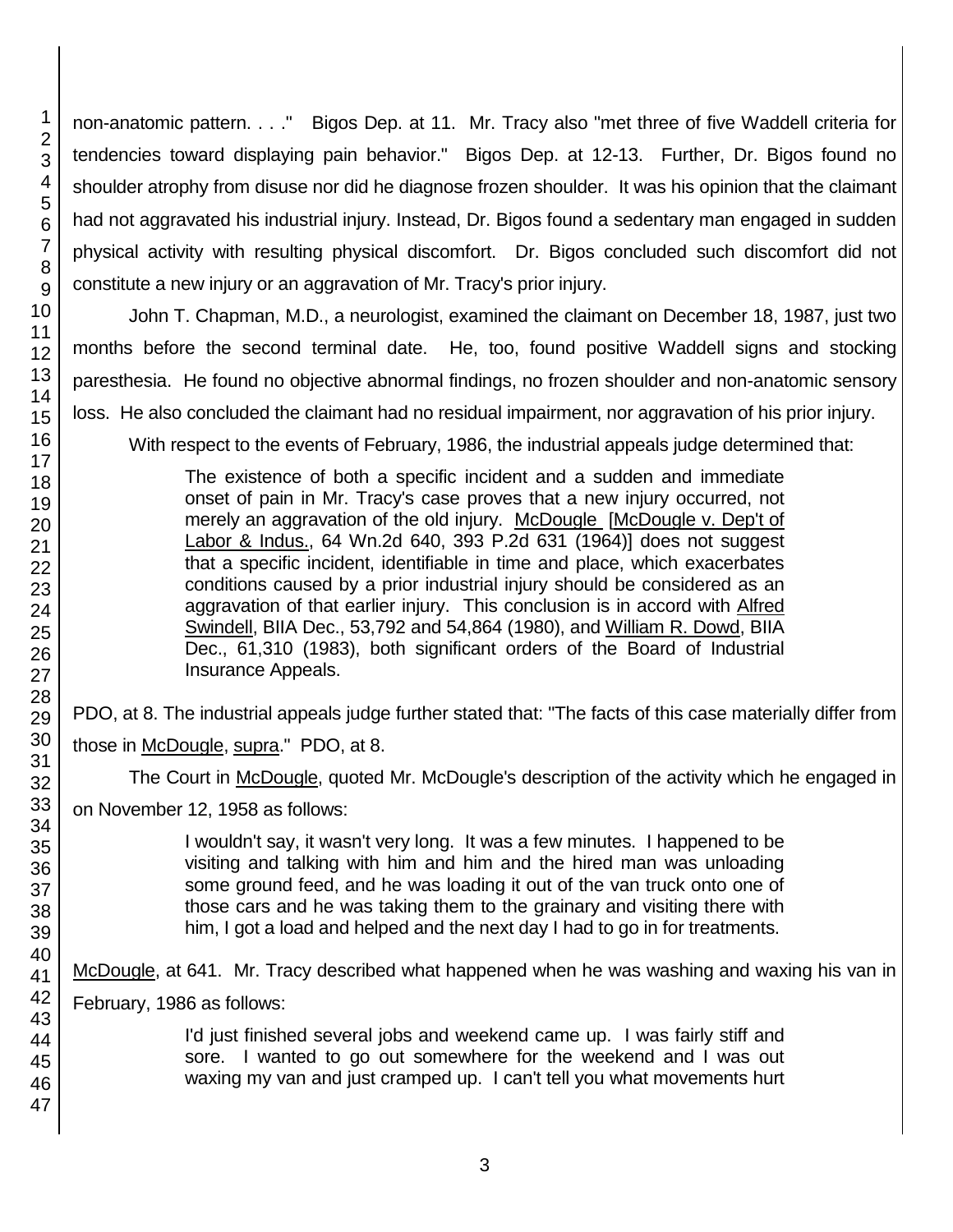or what made it the worst but it was bad. Bang. I had to go see Dr. Clark again. I couldn't put it off.

4/7/89 Tr. at 14. When asked what he was doing when he felt pain, Mr. Tracy responded:

I was stretching up overhead making a big swirl, you know, wiping. I'd just wiped some wax off started to take it off and as I rubbed I just. (sic)

4/7/89 Tr. at 35.

From these descriptions, we can see little difference between the type of activity engaged in by Mr. McDougle in November, 1958 and the type of activity engaged in by Mr. Tracy in February, 1986. As our industrial appeals judge correctly noted:

> There is no doubt that Mr. Tracy's activity of washing and waxing his van is an "ordinary incident of living." Drs. Clark, Hummel and Bigos all agreed to that. Common sense would tell you that washing and waxing a van is well within the capacities of a man with back pain but without a permanent disability in his spine.

## PDO, at 8.

However, we disagree with the distinction which the industrial appeals judge makes between a new injury and an aggravation. Based on the description given by Mr. McDougle, we would be hard pressed to state that Mr. McDougle did not suffer an injury as well as an aggravation of his preexisting industrially-related condition on November 12, 1958. A new injury and an aggravation of a preexisting condition are not necessarily mutually exclusive. We certainly do not read the Court's decision in McDougle as making any hard and fast distinction between the two.

The resolution of this appeal should not turn upon whether the claimant here sustained a new injury in February, 1986. The real question is whether the events of February, 1986 constituted a supervening cause, independent of the claimant's industrial injury of October 14, 1984.

Frequently a dichotomy is established between a new injury and an aggravation for purposes of providing a framework for analyzing cases like Mr. McDougle's and like the appeal before us. But this is merely a shorthand way of determining the real questions -- but for the original industrial injury, would the worker have sustained the subsequent condition? Or, in the alternative, did some subsequent event or events constitute a supervening cause, independent of his industrial injury? In this case, the evidence supports the latter conclusion.

On February 14, 1986, about a week after the van washing incident, the claimant consulted his chiropractor. The chiropractor's findings were consistent with a 46 year old inactive man, who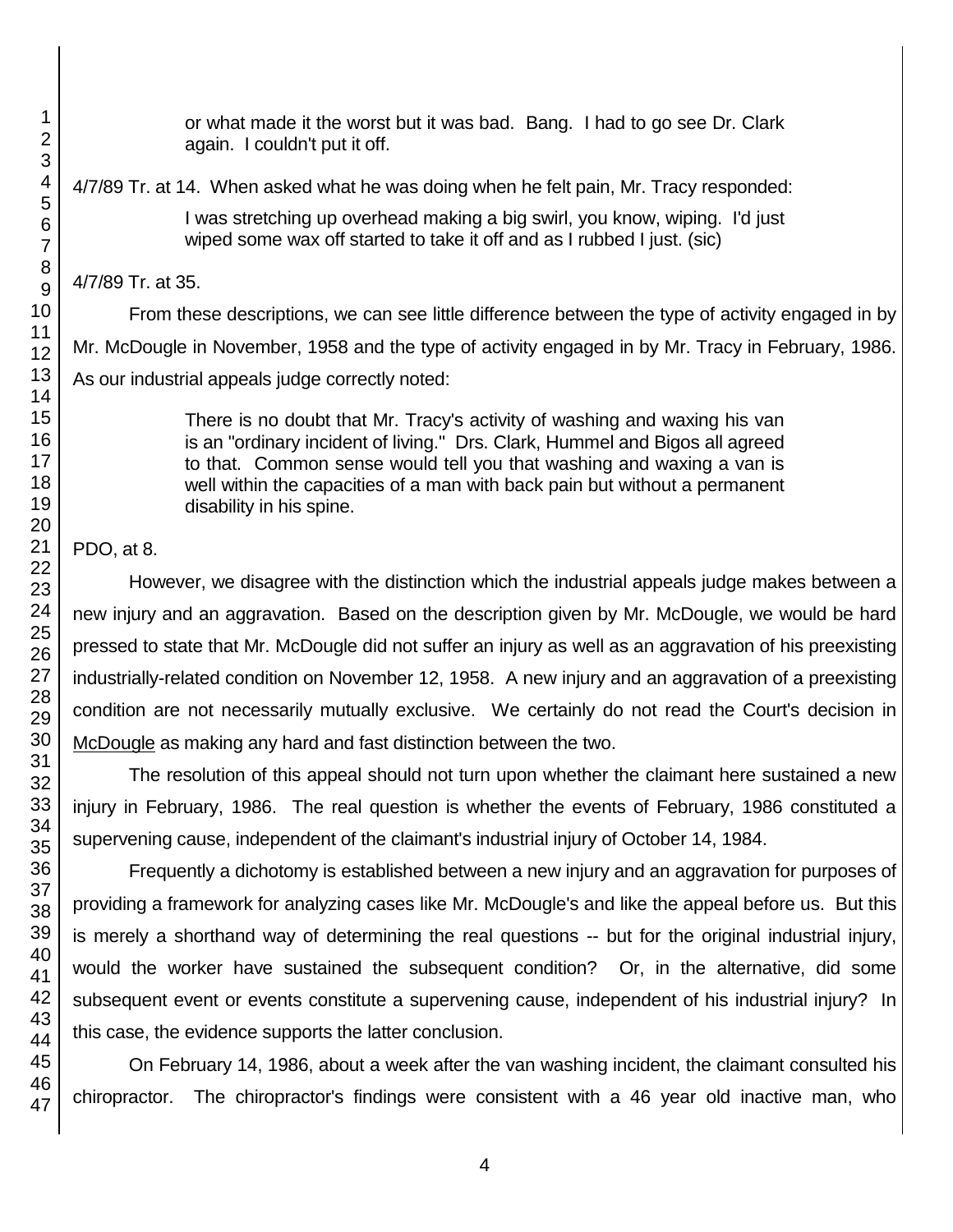engaged in unaccustomed physical activity resulting in soreness from overuse. This is consistent with the opinion expressed by Dr. Bigos, who said "inactivity alone is a great culprit." Bigos Dep. at 28.

Further, any findings and conclusions made by the chiropractor with respect to Mr. Tracy's shoulder are of no consequence. WAC 296-20-01002 defines a chiropractor as a doctor or practitioner but not a physician. WAC 296-20-015 provides that a practitioner may provide treatment only within the scope and field of the practitioner's license. A chiropractor is not qualified to render opinions beyond the area of his expertise. Dobbins v. Commonwealth Aluminum, 54 Wn.App. 788, 776 P.2d 139 (1989). Mr. Tracy's shoulder problems are beyond Dr. Clark's area of expertise. For those reasons, Dr. Clark's findings and opinions regarding Mr. Tracy's shoulder are of no probative value.

Even if we were to conclude that Mr. Tracy had a frozen right shoulder based on Dr. Hummel's diagnosis, his conclusion that the condition was related to Mr. Tracy's industrial injury of October 14, 1984 was based on findings made six months after the second terminal date of February 3, 1988. Considering the lack of objective findings made by Dr. Bigos and Dr. Chapman when they examined claimant on June 12, 1986 and December 18, 1987, this conclusion is difficult to fathom. The more reasoned position was expressed by Dr. Bigos, who said "I have a very hard time relating anything that happened after June 12, 1986 [when he examined claimant] to anything that happened October 14, 1986, [sic - 1984] considering that period of time, considering his particular makeup at the time of that examination." Bigos Dep. at 40-41.

In In re William R. Dowd, BIIA Dec., 61,310, (1983), we analyzed a similar fact situation as follows:

> In short, the claimant's worsened low back condition resulted from a new and independent injury sustained by the claimant on November 11, 1980. The injury of January 12, 1978 to the claimant's low back in no way contributed to the development of symptoms which Mr. Dowd experienced on November 11, 1980. The `reasonableness' test of McDougle v. Department of Labor and Insustries, 64 Wn. 2d (1964), used to determine compensability in aggravation cases, has no application where the accepted industrial injury was not a contributory element, i.e., proximate cause of later-occurring symptoms. In this case, a new traumatic event was wholly and independently responsible for the production of symptoms.

Dowd, at 3-4. Our decision in that case was reversed by Division I of the Court of Appeals on September 28, 1987 by unpublished opinion. However, in its decision, the Court still required the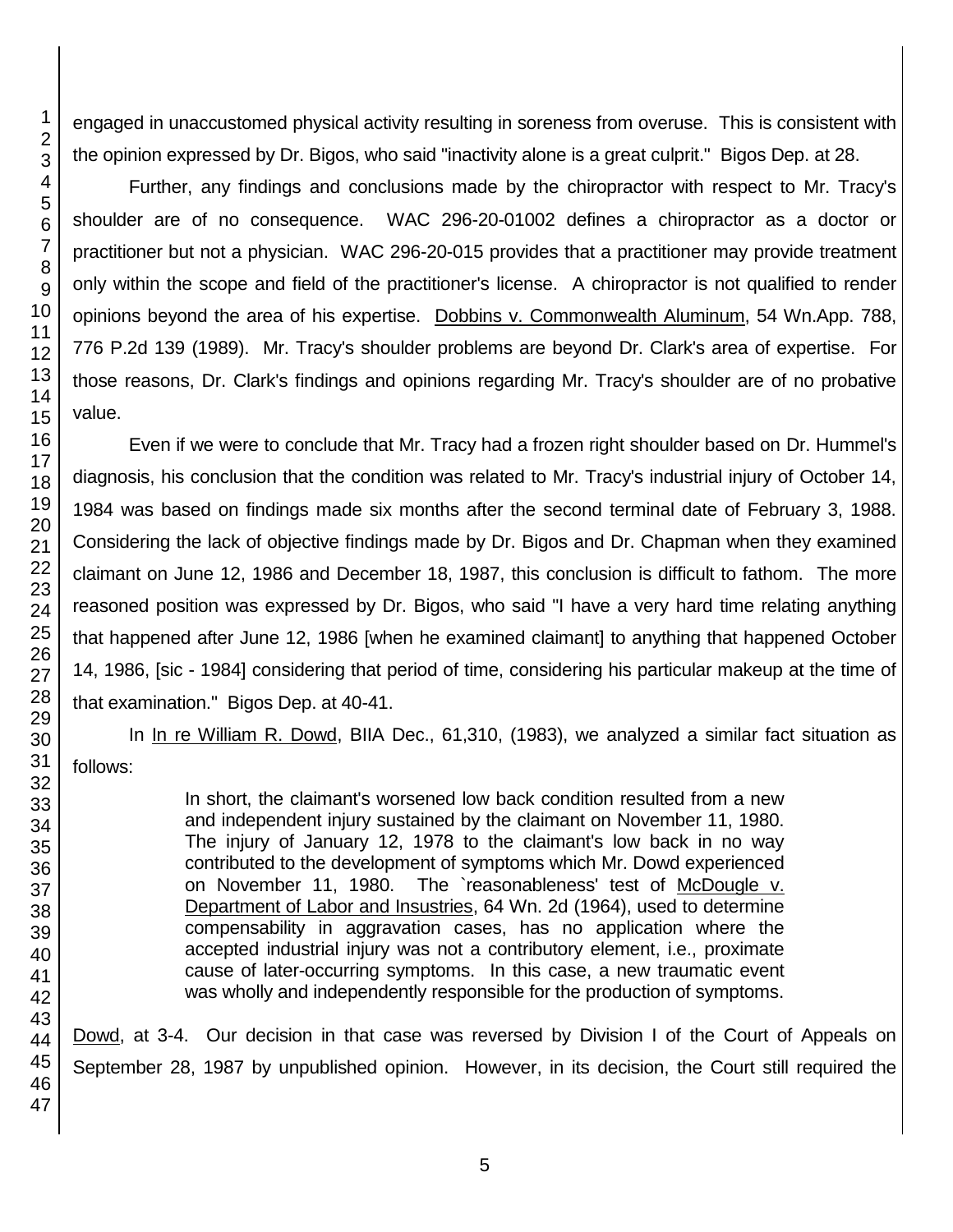claimant to prove by a preponderance of evidence that a proximate causal relationship existed between his industrial injury and the subsequent disability which resulted from the new event.

Mr. Tracy did not show that but for the October 14, 1984 industrial injury he would not have experienced discomfort after washing and waxing his van in February, 1986. Nor did he prove that an actual condition resulted from that incident. For those reasons, the Department order denying his application to reopen for aggravation of condition is correct and should be sustained.

### **FINDINGS OF FACT**

1. On October 18, 1984, the claimant, Robert D. Tracey, filed an accident report with the Department of Labor and Industries, alleging the occurrence of an industurial injury on October14, 1984 while in the course of his employment with Cliff Duncan-Action Electric. Benefits, including time loss compensation, were provided. On July 8, 1985, the Department issued an order closing the claim with time loss compensation as paid to April 7, 1985, inclusive, and without an award for permanent partial disability.

On March 4, 1986, the claimant filed an application to reopen his claim with the Department of Labor and Industries. On September 3, 1986, the Department issued an order denying the claimant's application to reopen his claim. On October 23, 1986, the claimant filed a protest and request for reconsideration with the Department. On October 29, 1986, the Department issued an order placing the September 3, 1986 order in abeyance. On February 23, 1988, the Department issued an order adhering to the provisions of the September 3, 1986 Department order. On April 20, 1988, the claimant filed a notice of appeal with the Board of Industrial Insurance Appeals. On May 9, 1988, this Board issued an order granting the claimant's appeal, assigning it Docket No. 88 1695 and directing that further proceedings be held.

- 2. On October 14, 1984, while in the course of his employment as a journeyman electrician for Cliff Duncan-Action Electric, the claimant pulled on a furnace fitting while in an awkward position and felt a snap and crunch in his back which resulted in immediate back and neck stiffness and right shoulder, neck and left hip pain which necessitated chiropractic treatment and physical therapy.
- 3. As a result of the October 14, 1984 industrial injury, the claimant sustained a sprain of his right shoulder and the cervico-thoracic and thoraco-lumbar spine which, as of July 8, 1985, caused him right shoulder, neck and back pain and headaches, but had not resulted in any permanent partial impairment.
- 4. In February, 1986, while washing and waxing a van at home, the claimant stretched and reached overhead in order to wipe wax off the van, when he
- 2 3 4 5 6 7 8 9 10 11 12 13 14 15 16 17 18 19 20 21 22 23 24 25 26 27 28 29 30 31 32 33 34 35 36 37 38 39 40 41 42 43 44 45 46 47